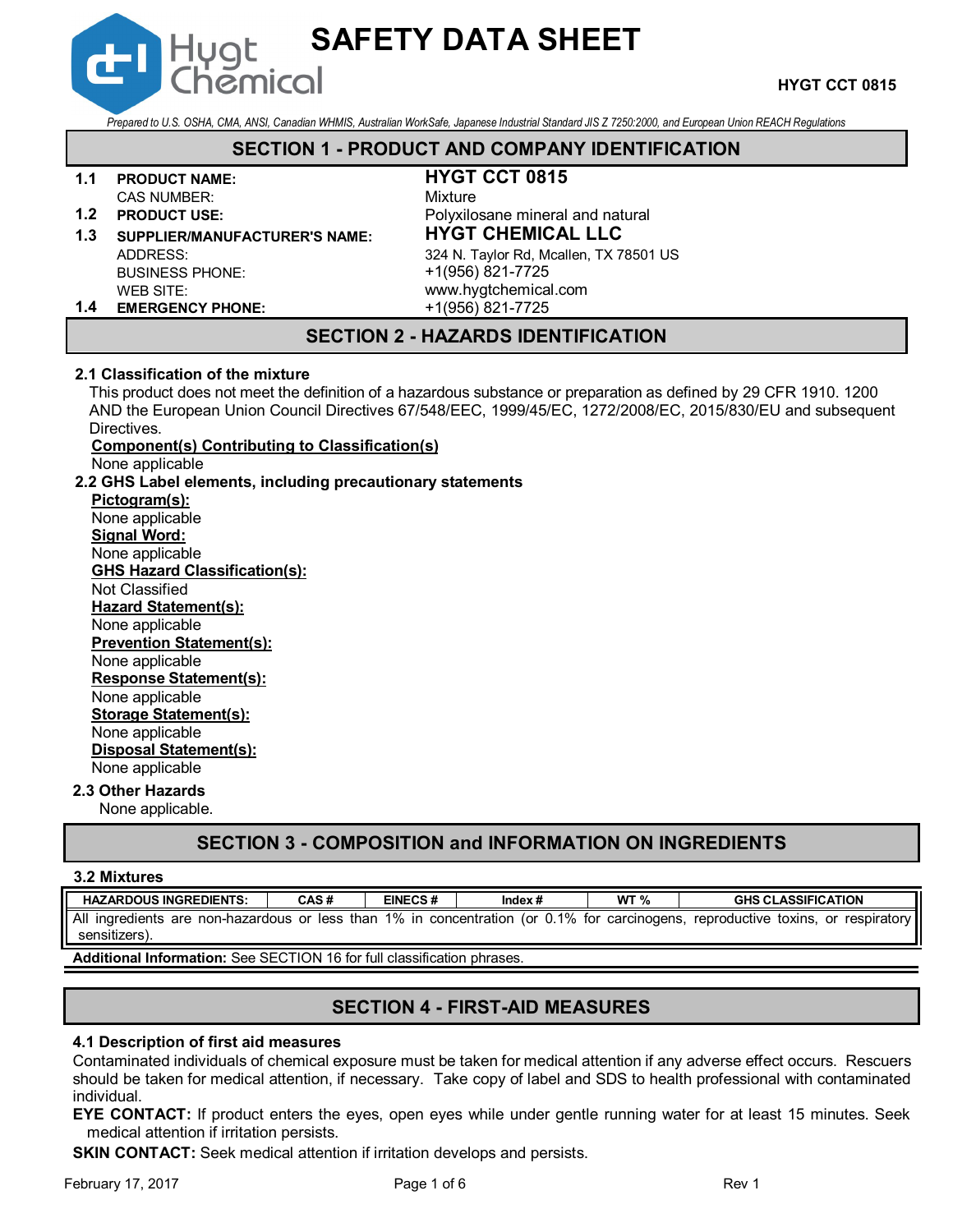

**SAFETY DATA SHEET**

**INHALATION:** If breathing becomes difficult, remove victim to fresh air. If necessary, use artificial respiration to support vital functions. Seek medical attention.

**INGESTION:** Not expected to be an ingestion hazard under normal use and conditions. Seek medical advice if you feel unwell.

**4.2 Most important symptoms and effects, both acute and delayed** None known

**MEDICAL CONDITIONS AGGRAVATED BY EXPOSURE:** None Known

# **4.3 Indication of immediate medical attention and special treatment needed**

Treat symptoms and reduce over-exposure.

# **SECTION 5 - FIRE-FIGHTING MEASURES**

# **5.1 Extinguishing media**

As appropriate for surrounding fire. Use water, dry chemical, or CO2. Use water to cool fire-exposed containers. **5.2 Specific hazards arising from the chemical**

None anticipated.

**Explosion Sensitivity to Mechanical Impact:** Not Sensitive. Explosion Sensitivity to Static Discharge: Not Sensitive. Minimum Ignition Energy (M.I.E.) No Data at this time

# **5.4 Special firefighting Procedure**

**D** Hygt

Incipient fire responders should wear eye protection. Structural firefighters must wear Self-Contained Breathing Apparatus and full protective equipment. Isolate materials not yet involved in the fire and protect personnel. Move containers from fire area if this can be done without risk; otherwise, cool with carefully applied water spray. If possible, prevent runoff water from entering storm drains, bodies of water, or other environmentally sensitive areas.

# **SECTION 6 - ACCIDENTAL RELEASE MEASURES**

# **6.1 Personal precautions, protective equipment and emergency procedures**

No action shall be taken involving any personal risk or without suitable training. Do not touch or walk through spilled material. Avoid breathing vapor or mist. Provide adequate ventilation. Use appropriate respirator when ventilation is inadequate and use personal protective clothing as described in Section 8 of this safety data sheet. See section 11 for additional information on health hazards.

## **6.2 Environmental precautions**

Do not let product enter drains, do not allow to sewers/surface or ground water. See Section 12, Ecological information. **6.3 Methods and material for containment and cleaning up**

Pick up released product with appropriate implements & return to original container if reusable, or dispose. Wet material may be slippery. Dispose of in accordance with applicable Federal, State, and local procedures (see Section 13, Disposal Considerations).

# **SECTION 7 - HANDLING and STORAGE**

# **7.1 Precautions for safe handling**

Follow good handling and housekeeping practices. Avoid spills. Clean up spills while product is still moist to prevent dust and accumulations of dust, or generation of airborne dust. After handling, wash thoroughly with soap and water.

# **7.2 Conditions for safe storage, including any incompatibilities**

Product can be rewet with a fine water mist to prevent dust. Store in sealed containers in a clean, dry, well-ventilated area.

## **7.3 Specific end uses**

See section 1.2.

# **SECTION 8 - EXPOSURE CONTROLS - PERSONAL PROTECTION**

## **8.1 Control parameters**

**EXPOSURE LIMITS/GUIDELINES:** No data available for this product.

## **8.2 Exposure Controls**

Currently, International exposure limits are established for the components of this product. Please check with competent authority in each country for the most recent limits in place.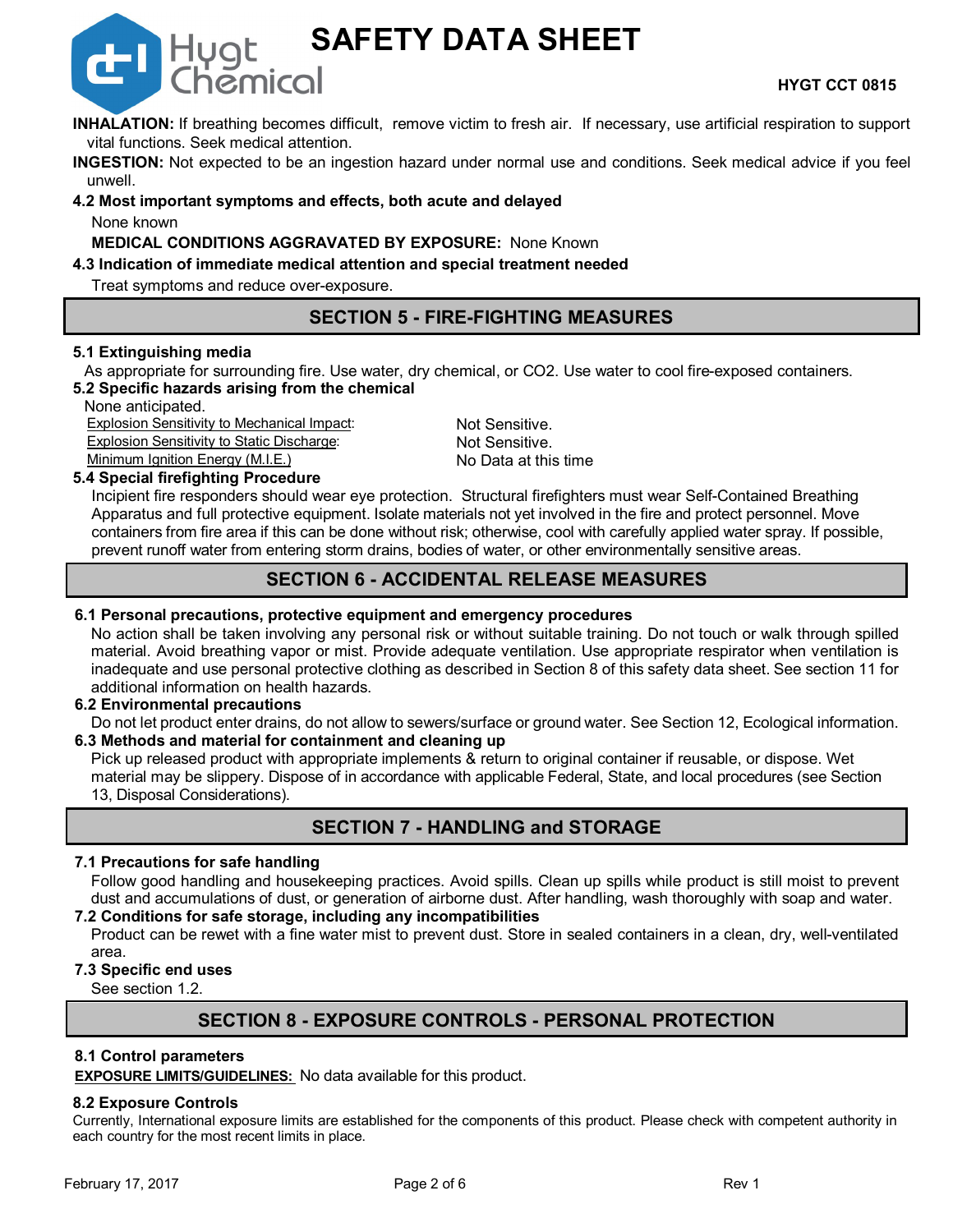# **SAFETY DATA SHEET**

# **VENTILATION AND ENGINEERING CONTROLS:** Ensure adequate ventilation.

**Hygt** 

*The following information on appropriate Personal Protective Equipment is provided to assist employers in complying with OSHA regulations found in 29 CFR Subpart I (beginning at 1910.132) or equivalent standard of Canada, or standards of EU member states (including EN 149 for respiratory PPE, and EN 166 for face/eye protection), and those of Japan. Please reference applicable regulations and standards for relevant details.*

- **RESPIRATORY PROTECTION:** If necessary, use only respiratory protection authorized in the U.S. Federal OSHA Respiratory Protection Standard (29 CFR 1910.134), equivalent U.S. State standards, Canadian CSA Standard Z94.4- 93, the European Standard EN149, or EU member states.
- **EYE PROTECTION:** Safety glasses are recommended. If necessary, refer to U.S. OSHA 29 CFR 1910.133 or appropriate Canadian Standards.
- **HAND PROTECTION:** Use of protective gloves as are recommended to minimize skin contact. If necessary, refer to U.S. OSHA 29 CFR 1910.138 or appropriate Standards of Canada.
- **BODY PROTECTION:** Use body protection as necessary to prevent contact (e.g. lab coat, overalls). If necessary, refer to appropriate Standards of Canada, or appropriate Standards of the EU, Australian Standards, or relevant Japanese Standards.

# **SECTION 9 - PHYSICAL and CHEMICAL PROPERTIES**

**9.1 Information on basic physical and chemical properties**

| <b>PHYSICAL STATE:</b>                         | <b>Thick liquid</b>                      |
|------------------------------------------------|------------------------------------------|
| <b>APPEARANCE &amp; ODOR:</b>                  | Dark brown to black                      |
| <b>ODOR THRESHOLD (PPM):</b>                   | Not Available                            |
| pH:                                            | In solution to 10% aqueous solution: 5-8 |
| <b>MELTING / FREEZING POINT (C°):</b>          | Not Applicable                           |
| <b>BOILING POINT (C°):</b>                     | Not Applicable                           |
| <b>FLASH POINT:</b>                            | Non-Flammable                            |
| <b>EVAPORATION RATE (nBuAc = 1):</b>           | Not Applicable                           |
| <b>FLAMMABILITY (solid, gas):</b>              | Not Applicable                           |
| <b>FLAMMABLE LIMITS (in air by volume, %):</b> | Not Applicable                           |
| <b>VAPOR PRESSURE (mmHg):</b>                  | Not Applicable                           |
| <b>VAPOR DENSITY (AIR=1):</b>                  | Not Applicable                           |
| <b>RELATIVE DENSITY</b>                        | Not Available                            |
| <b>SOLUBILITY IN WATER (%)</b>                 | Soluble                                  |
| <b>PARTITION COEFFICIENT: N-OCTANOL/WATER:</b> | Not Applicable                           |
| <b>AUTOIGNITION TEMPERATURE:</b>               | Not Applicable                           |
| <b>DECOMPOSITION TEMPERATURE:</b>              | Not Applicable                           |
| <b>VISCOSITY:</b>                              | Not Applicable                           |
| <b>EXPLOSIVE PROPERTIES:</b>                   | Not Applicable                           |
| <b>OXIDISING PROPERTIES:</b>                   | Not Applicable                           |
| 9.2 Other Information                          | Not Applicable                           |
|                                                |                                          |

# **SECTION 10 - STABILITY and REACTIVITY**

**10.1 Reactivity:** None known.

**10.2 Chemical Stability:** Product is stable

**10.3 Possibility of Hazardous Reactions:** Under normal conditions of storage and use, hazardous reactions will not occur.

**10.4 Conditions to avoid:** None known.

**10.5 Incompatible materials:** No data available.

**10.6 Hazardous Decomposition Products:** Thermal decomposition (burning) may produce Sulphur acid fumes – irritants.

# **SECTION 11 - TOXICOLOGICAL INFORMATION**

# **11.1 Information on Toxicological Effects**

TOXICITY DATA: There is no available data for the product.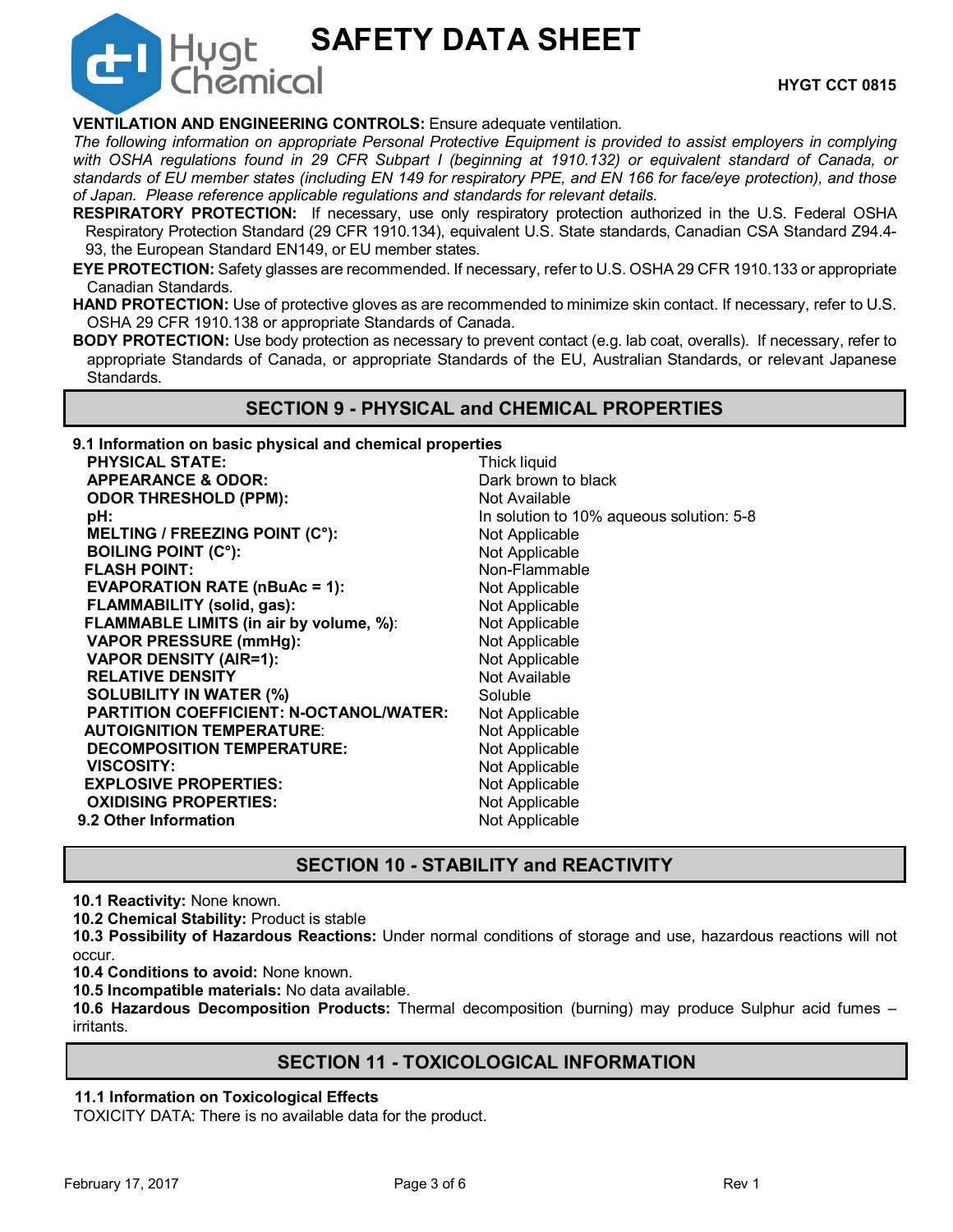# Hugt<br>Chemico **SAFETY DATA SHEET**

# **11.1.2 Mixtures**

| Acute toxicity                    | Based on available data, the classification criteria are not met |
|-----------------------------------|------------------------------------------------------------------|
| Skin corrosion / irritation       | Based on available data, the classification criteria are not met |
| Serious eye damage / irritation   | Based on available data, the classification criteria are not met |
| Respiratory or skin sensitization | Based on available data, the classification criteria are not met |
| Germ cell mutagenicity            | Based on available data, the classification criteria are not met |
| Carcinogenicity                   | Based on available data, the classification criteria are not met |
| Reproductive toxicity             | Based on available data, the classification criteria are not met |
| STOT-single exposure              | Based on available data, the classification criteria are not met |
| STOT-repeated exposure            | Based on available data, the classification criteria are not met |
| Aspiration hazard                 | Based on available data, the classification criteria are not met |

## **Other Information**

**SUSPECTED CANCER AGENT:** None of the ingredients are found on the following lists: FEDERAL OSHA Z LIST, NTP, CAL/OSHA, IARC and therefore is not considered to be, nor suspected to be a cancer-causing agent by these agencies.

**IRRITANCY OF PRODUCT:** May cause skin irritation with long term exposure. May cause eye irritation with direct contact.

**SENSITIZATION OF PRODUCT:** This product is not considered a sensitizer.

**REPRODUCTIVE TOXICITY INFORMATION:** No information concerning the effects of this product and its components on the human reproductive system.

# **SECTION 12 - ECOLOGICAL INFORMATION**

## **12.1 Toxicity**

A study evaluated the acute toxicity of the material, HYGT CCT 0815, and the leachate of soil samples treated with HYGT CCT 0815 to Rainbow trout, Daphnia Magna and Microtox.

For the actual concentration of HYGT CCT 0815 to be used in the field, and the leachate water for all tests proved to be non-toxic.

## **12.2 Persistence and degradability**

100% biodegradable.

## **12.3 Bioaccumulative potential**

No specific data available on this product.

#### **12.4 Mobility in soil**

No specific data available on this product.

# **12.5 Results of PBT and vPvB assessment**

No specific data available on this product.

#### **12.6 Other adverse effects**

No specific data available on this product.

# **12.7 Water endangerment class**

Not believed to be water endangering in accordance with EU Guideline 91/155-EWG. At present there are no ecotoxicological assessments for this product**.**

# **SECTION 13 - DISPOSAL CONSIDERATIONS**

#### **13.1 Waste Treatment Methods**

Waste disposal must be in accordance with appropriate Federal, State, and local regulations, those of Canada, Australia, EU Member States and Japan.

# **SECTION 14 - TRANSPORTATION INFORMATION**

## **US DOT; IATA; IMO; ADR:**

**THIS PRODUCT IS NOT HAZARDOUS AS DEFINED BY 49 CFR 172.101 BY THE U.S. DEPARTMENT OF TRANSPORTATION. PROPER SHIPPING NAME:** Non-Regulated Material **HAZARD CLASS NUMBER and DESCRIPTION:** Not Applicable **UN IDENTIFICATION NUMBER:** Not Applicable **PACKING GROUP:** Not Applicable.

**DOT LABEL(S) REQUIRED:** Not Applicable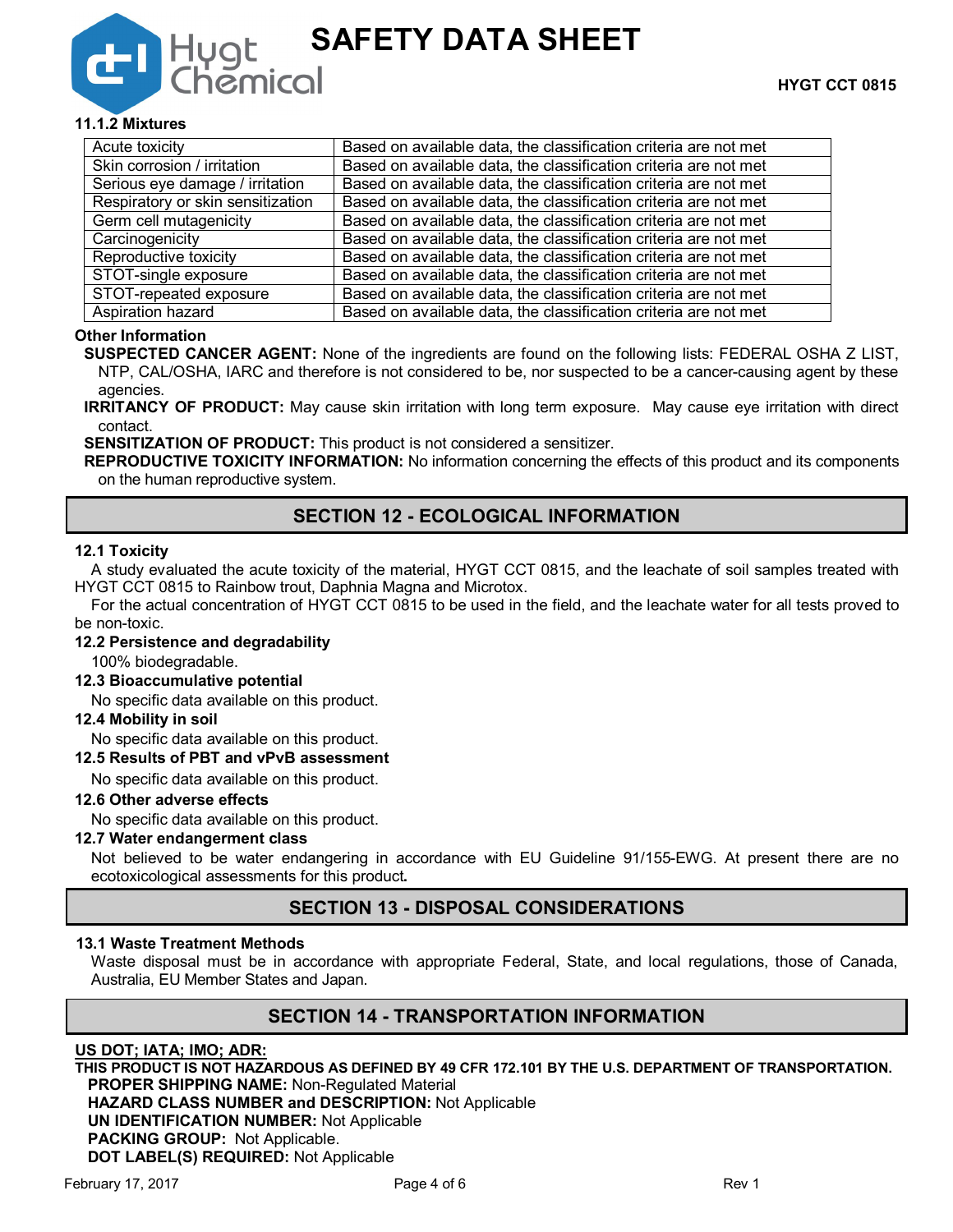# **SAFETY DATA SHEET**

# **NORTH AMERICAN EMERGENCY RESPONSE GUIDEBOOK NUMBER (2004):** Not Applicable

**MARINE POLLUTANT:** None of the ingredients are classified by the DOT as a Marine Pollutant (as defined by 49 CFR 172.101, Appendix B)

U.S. DEPARTMENT OF TRANSPORTATION (DOT) SHIPPING REGULATIONS:

This product is not classified as dangerous goods, per U.S. DOT regulations, under 49 CFR 172.101.

TRANSPORT CANADA, TRANSPORTATION OF DANGEROUS GOODS REGULATIONS:

This product is not classified as Dangerous Goods, per regulations of Transport Canada.

INTERNATIONAL AIR TRANSPORT ASSOCIATION (IATA):

Hygt

This product is not classified as Dangerous Goods, by rules of IATA:

INTERNATIONAL MARITIME ORGANIZATION (IMO) DESIGNATION:

This product is not classified as Dangerous Goods by the International Maritime Organization.

EUROPEAN AGREEMENT CONCERNING THE INTERNATIONAL CARRIAGE OF DANGEROUS GOODS BY ROAD (ADR):

This product is not classified by the United Nations Economic Commission for Europe to be dangerous goods.

# **SECTION 15 - REGULATORY INFORMATION**

## **15.1 Safety, health and environmental regulations/legislation specific for the substance or mixture UNITED STATES REGULATIONS**

**SARA REPORTING REQUIREMENTS:** This product is not subject to the reporting requirements of Sections 302, 304 and 313 of Title III of the Superfund Amendments and Reauthorization Act., as follows: None

**TSCA:** None of components in this product are listed on the US Toxic Substances Control Act (TSCA) inventory of chemicals.

**SARA 311/312:**

Acute Health: No Chronic Health: No Fire: No Reactivity: No **U.S. SARA THRESHOLD PLANNING QUANTITY:** There are no specific Threshold Planning Quantities for this product. The default Federal SDS submission and inventory requirement filing threshold of 10,000 lb (4,540 kg) may apply, per 40 CFR 370.20.

# **U.S. CERCLA REPORTABLE QUANTITY (RQ):**

CERCLA Reportable Quantity (RQ), None.

## **CLEAN WATER ACT:**

None of the chemicals in this product are listed as Hazardous Substances under the CWA.

## **STATE REGULATIONS:** None.

**CALIFORNIA SAFE DRINKING WATER AND TOXIC ENFORCEMENT ACT (PROPOSITION 65):** None of the ingredients are on the California Proposition 65 lists.

# **CANADIAN REGULATIONS:**

**CANADIAN DSL/NDSL INVENTORY STATUS:** All of the components of this product are on the DSL Inventory **CANADIAN ENVIRONMENTAL PROTECTION ACT (CEPA) PRIORITIES SUBSTANCES LISTS:** No component of this product is on the CEPA First Priorities Substance Lists.

**CANADIAN WHMIS CLASSIFICATION and SYMBOLS:** This product is categorized as a Not Controlled Product, as per the Controlled Product Regulations .

## **EUROPEAN ECONOMIC COMMUNITY INFORMATION:**

**EU LABELING AND CLASSIFICATION:** 

**Classification of the mixture according to Regulation (EC) No 1272/2008. See section 2 for details.**

## **AUSTRALIAN INFORMATION FOR PRODUCT:**

**AUSTRALIAN INVENTORY OF CHEMICAL SUBSTANCES (AICS) STATUS:** All components of this product are listed on the AICS or Exempt.

**STANDARD FOR THE UNIFORM SCHEDULING OF DRUGS AND POISONS:** Not applicable.

## **JAPANESE INFORMATION FOR PRODUCT:**

**JAPANESE MINISTER OF INTERNATIONAL TRADE AND INDUSTRY (MITI) STATUS:** The components of this product are not listed as Class I Specified Chemical Substances, Class II Specified Chemical Substances, or Designated Chemical Substances by the Japanese MITI.